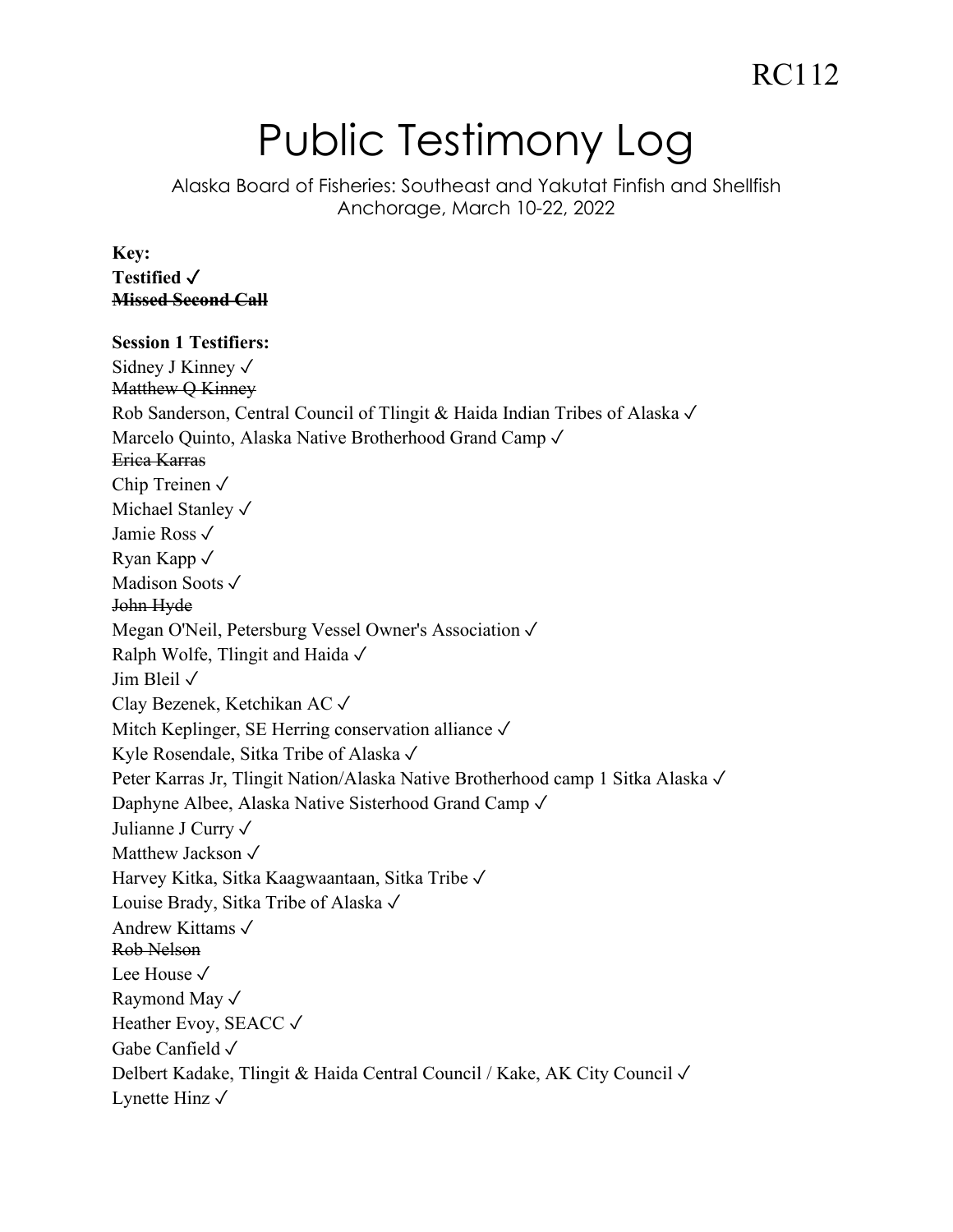Keenan Sanderson ✓ Donald Spigelmyre, OBI Seafoods ✓ Justin Peeler ✓ Randy Stewart, Silver Bay Seafoods ✓ Eric Morrison, Alaska Native Brotherhood Grand Camp ✓ Shawaan Jackson-Gamble, First Alaskans Institute ✓ Steve Reifenstuhl, Southeast Herring Conservation Alliance ✓ Peter Bradley √ Tommy Gamble ✓ John Woodruff, OBI Seafoods ✓ Heather Bauscher, Sitka AC ✓ Lincoln Bean, Ovk ✓ Morgan EJ Jones Cora Campbell, Silver Bay Seafoods ✓ Keet Lorrigan ✓ Gloria Burns, KIC ✓ Ruth Miller  $\sqrt{}$ Jan Bronson ✓ Steve Johnson ✓ Paulette Moreno, Alaska Native Sisterhood Grand Camp ✓ Thomas F Thornton, Sealaska ✓ Penny Gage √ √ Amy Daugherty, Alaska Trollers Association David Clark Marina Anderson, Organized Village of Kasaan √ James Burton ✓ Crystal L Duncan ✓ Chandler O'Connell ✓ Alexis Jenkins ✓ Eric Jordan Anna M Laffrey ✓ Ron Blake ✓ Andrew Thoms, Sitka Conservation Society ✓ Charles Skultka ✓ Muriel Reid ✓ Katelyn Stiles ✓ Victor Wong ✓ Michael Duckworth Jr, Silver Bay Seafoods ✓ Devon Calvin √ Ben Hughey √ Nancy Keen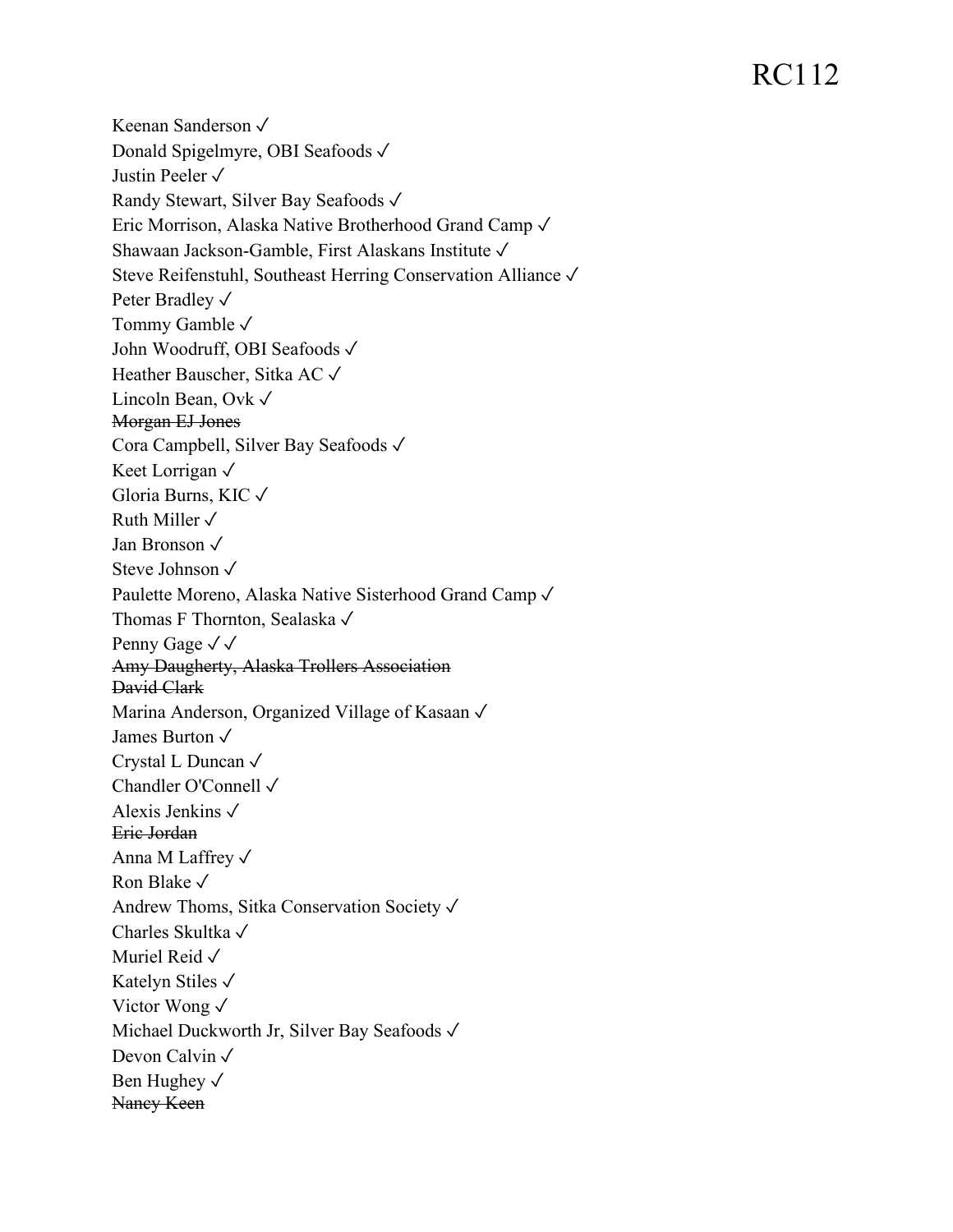Cathy Needham, Southeast Regional Advisory Council ✓ Stephanie Masterman Barbara Blake, Sealaska Corporation ✓ Joe Nelson, Sealaska Corporation ✓ Adam Kersch ✓ Harold Hicks Mitch Eide, Southeast Alaska Seiners Association Timothy Patrick Flanery ✓ Donald Westlund ✓ Trixie Bennett, Ketchikan Indian Community ✓

#### **Session 2 Testifiers:**

Rob Sanderson, Central Council of Tlingit & Haida Indian Tribes of Alaska ✓ Forrest Braden, Southeast Alaska Guides Organization ✓ Richard Yamada, Alaska Charter Association ✓ Clay Bezenek, Ketchikan AC ✓ Justin Peeler ✓ Jeff Wedekind ✓ Victoria Curran ✓ Heather Bauscher, Sitka AC ✓ McKinley Kellogg, Chinook Shores Lodge ✓ Keenan Sanderson ✓ ✓ Megan O'Neil, Petersburg Vessel Owner's Association ✓ Jared Bright ✓ Chris Guggenbickler, Wrangell AC John Johanson Kurt Whitehead, Craig AC ✓ Kurt Whitehead, East Prince of Whales AC ✓ Kurt Whitehead, Klawock AC ✓ Kurt Whitehead √ Stacey Wayne Max Worhatch, Petersburg AC ✓ Anna M Laffrey Chandler O'Connell ✓ Cheston Clark ✓ Lucas Bastian ✓ Steve Fish ✓ Eric Jordan ✓ linda Behnken, Alaska Longline Fishermen's Association ✓ Cathy Needham, Southeast Regional Advisory Council ✓ Kathy Hansen, SE AK Fishermen's Alliance ✓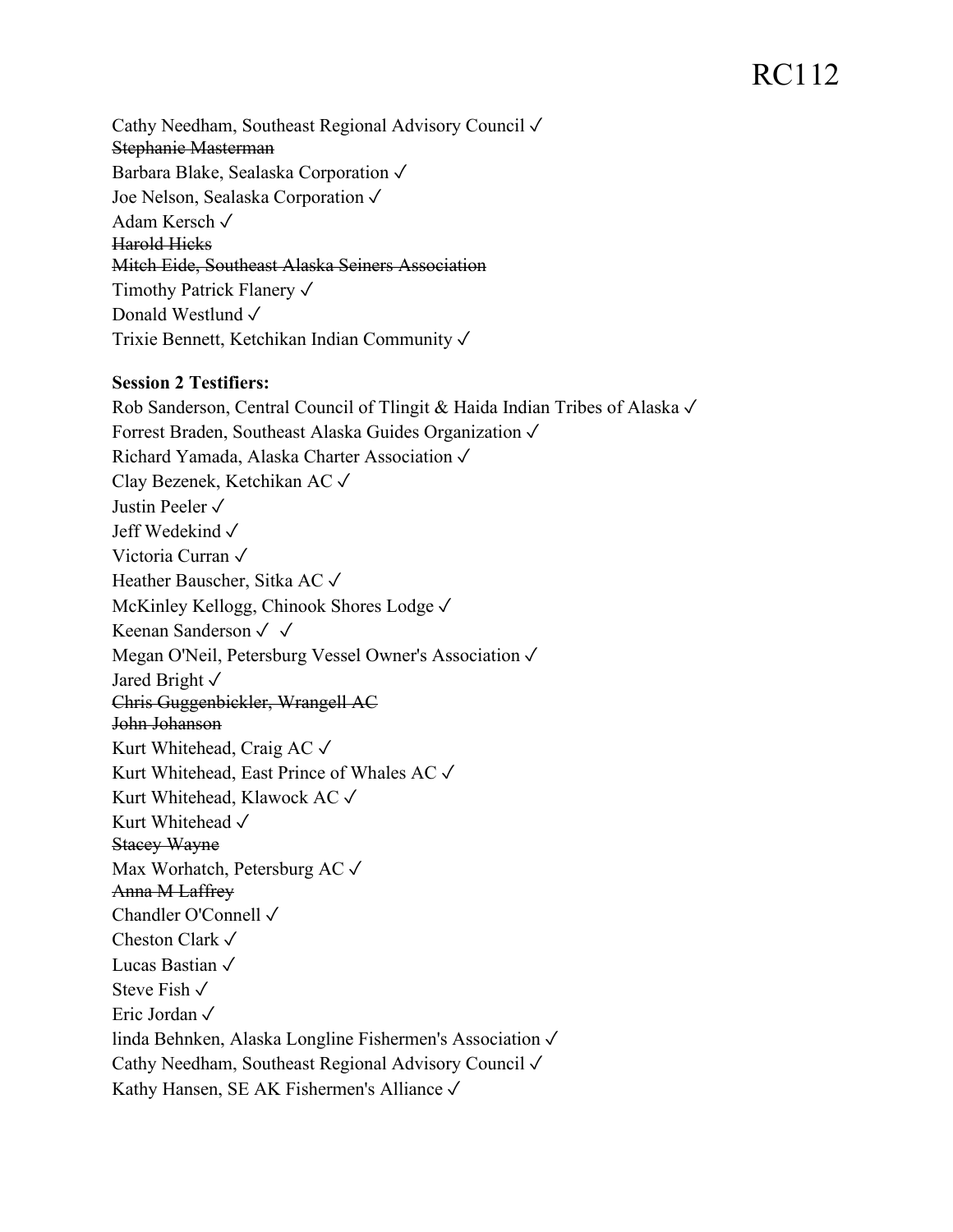Thatcher Brouwer, Juneau-Douglas AC ✓ Thatcher Brouwer ✓ Dan Ortiz √ Phillip Doherty, SE AK Regional Dive Fisheries Association √ Donald Westlund ✓

#### **Session 3 Testifiers:**

Rob Sanderson, Central Council of Tlingit & Haida Indian Tribes of Alaska Steve Merritt ✓ Forrest Braden, Southeast Alaska Guides Organization ✓ Tim Comer Brett Stillwaugh √ Jacqueline V Foss ✓ John Murray, Seafood Producers Coop ✓ Scott Wagner, NSRAA ✓ Clay Bezenek, Ketchikan AC ✓ Clay Bezenek ✓ Michelle Trimmer ✓ Daniel Adams, Yak-Tat Kwaan ✓ Ron J Somerville, Territorial Sportsmen, Inc. ✓ Jeff Wedekind ✓ Tim O'Connor, Alaska Trollers Association ✓ Max Worhatch, United Southeast Gillnetters ✓ Philip Doherty, SE AK Seiners Association √ Mitch Eide, Southeast Alaska Seiners Association ✓ Randy Stewart, Silver Bay Seafoods ✓ Joel Brady-Power, Alaska Trollers Association ✓ Jeff Farvour ✓✓ McKinley Kellogg, Chinook Shores Lodge ✓ Chris Guggenbickler, Wrangell AC ✓ Chris Guggenbickler ✓ Chuck McNamee ✓ Matt Lawrie √ Kevin Maier, Juneau-Douglas AC ✓ Kevin Maier ✓ Patricia Phillips, Pelican AC ✓ Patricia Phillips √ Susan Doherty, Southern Southeast Regional Aquaculture Association ✓ James Moore ✓ Cathy Needham, Southeast Alaska Regional Advisory Council ✓ Matthew Donohoe ✓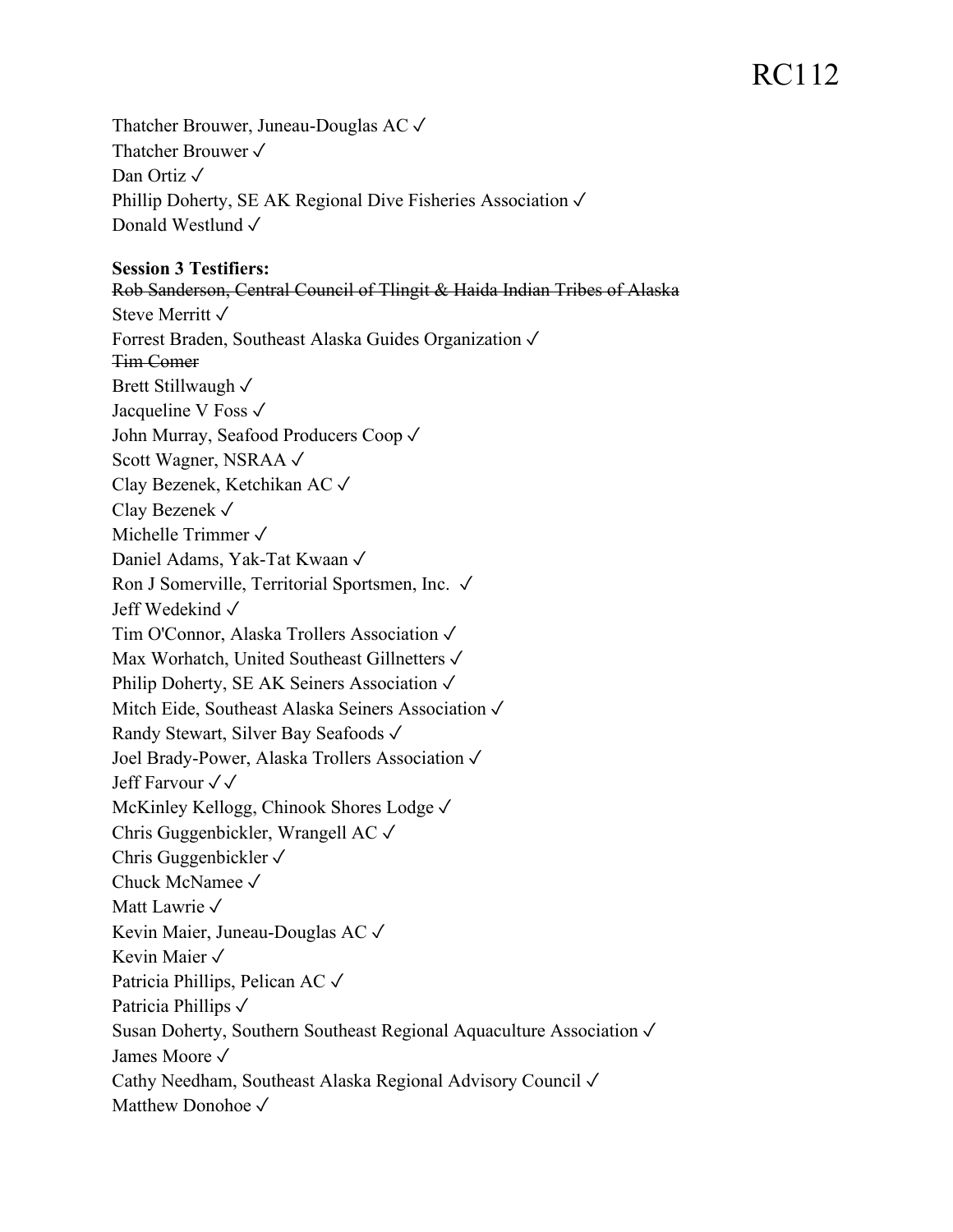Nancy Hillstrand, Pioneer Alaskan Fisheries √ Keenan Sanderson ✓ Charles McCullough ✓ Russell Thomas ✓ Amy Daugherty, Alaska Trollers Association ✓ W Scott McKelvey, Waterfall Resort √ Heather Bauscher, Sitka AC ✓ Tom Meiners √ Eric Bezenek ✓ Ceri Malein ✓ Tina Fairbanks, Kodiak Regional Aquaculture Association ✓ Katie Harms, DIPAC ✓ Kurt Whitehead, Craig AC ✓ Kurt Whitehead, East Prince of Whales AC ✓ Kurt Whitehead, Klawock AC ✓ Kurt Whitehead √ John Vale, Yakutat AC ✓ John Vale ✓ Mike Wells ✓ Eric Jordan ✓ Chandler O'Connell ✓ Cheston Clark Spencer Chute ✓ Chris Hashiguchi Victor Wong Ben Peters ✓ Chris Ystad Luke Bastian ✓ Anna M Laffrey Justin Peeler Reed Sanocki ✓ Josh Anderson ✓ Chad Schwegel ✓ Doug Rhodes √ Rich Manning ✓ Kirk Agnitch Erick Elsenbeck ✓ Charles Haydu ✓ Joel Steenstra ✓ Scott Van Valin Dennis Nickerson ✓